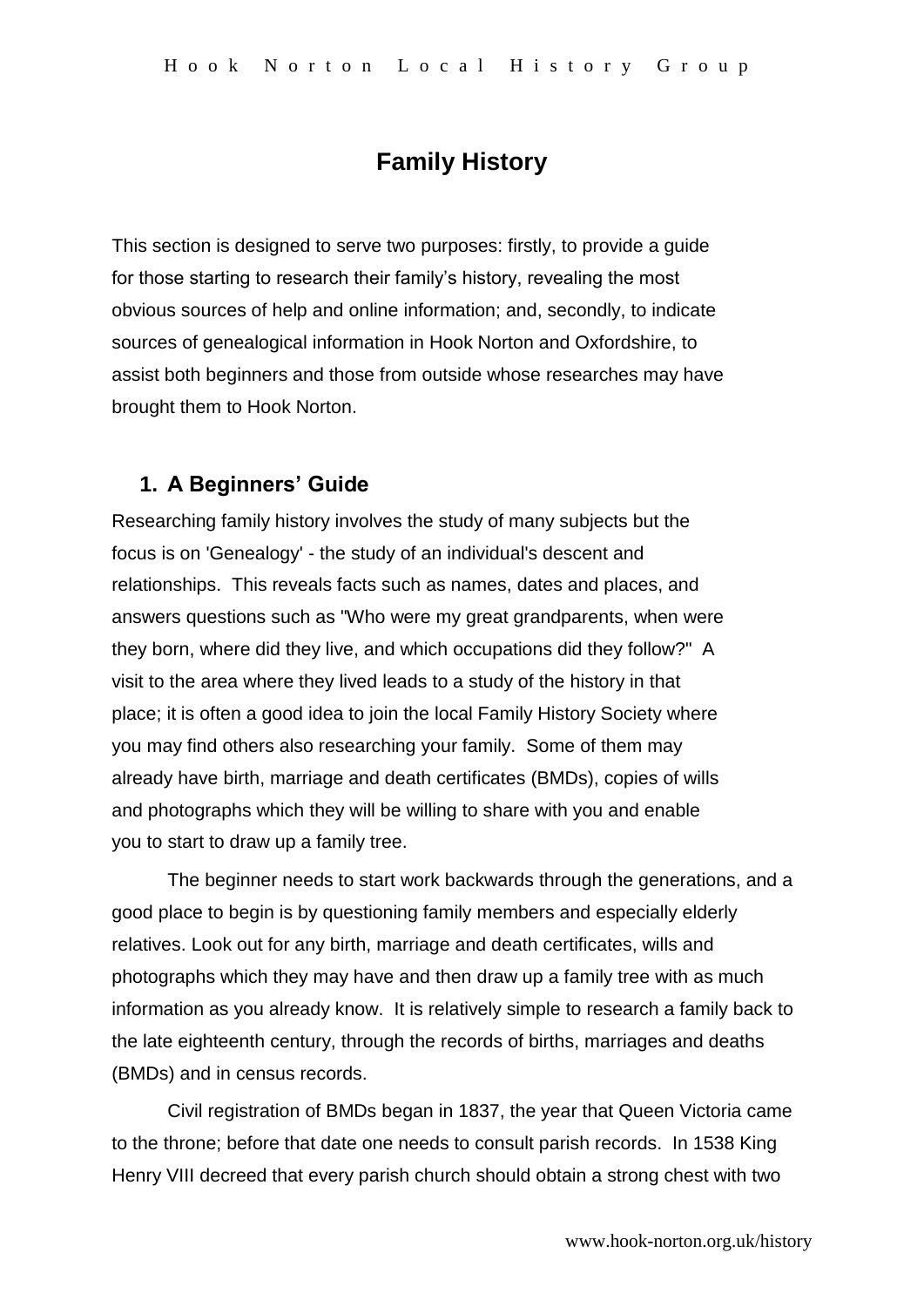locks in which to store their records. As the majority of people were baptised, married and died in the same area, it is often possible to trace a family over several generations. Be aware, though, that early records are of baptismal (not birth) and burial (not death) dates. Some religious dissenters did not believe in infant baptism, or were unwilling to baptise their children into the Church of England, but kept separate records.

Before the advent of the computer age most records were available at County Record Offices and various London repositories. Now an amazing amount of information is available on the Internet. The main free sites can be found under:

[www.freeukgen.rootsweb.com:](http://www.freeukgen.rootsweb.com/) this is a "free to view" online searchable database

transcribed by volunteers and includes:

--free BMDs, births, marriages and deaths from 1837;

--free CEN, censuses from 1841 to 1891.

--free REG: these records are transcribed BMDs from Parish and Nonconformist registers; they are by no means complete as this is an ongoing project.

[www.genuki.org.uk](http://www.genuki.org.uk/)

#### [www.cyndislist.com](http://www.cyndislist.com/)

[www.familysearch.org](http://www.familysearch.org/) (the International Genealogical Index compiled by the Mormon Church).

There are many other sites which can be accessed for information, but one usually needs to purchase credits or a subscription in order to obtain the information. A few of the best are:

[www.thegenealogist.co.uk](http://www.thegenealogist.co.uk/)

www.findmypast.co.uk - wills, emigration and passenger lists (for free access, see below).

[www.ancestry.co.uk](http://www.ancestry.co.uk/) - includes BMDs, censuses and much more (for free access, see below)**.**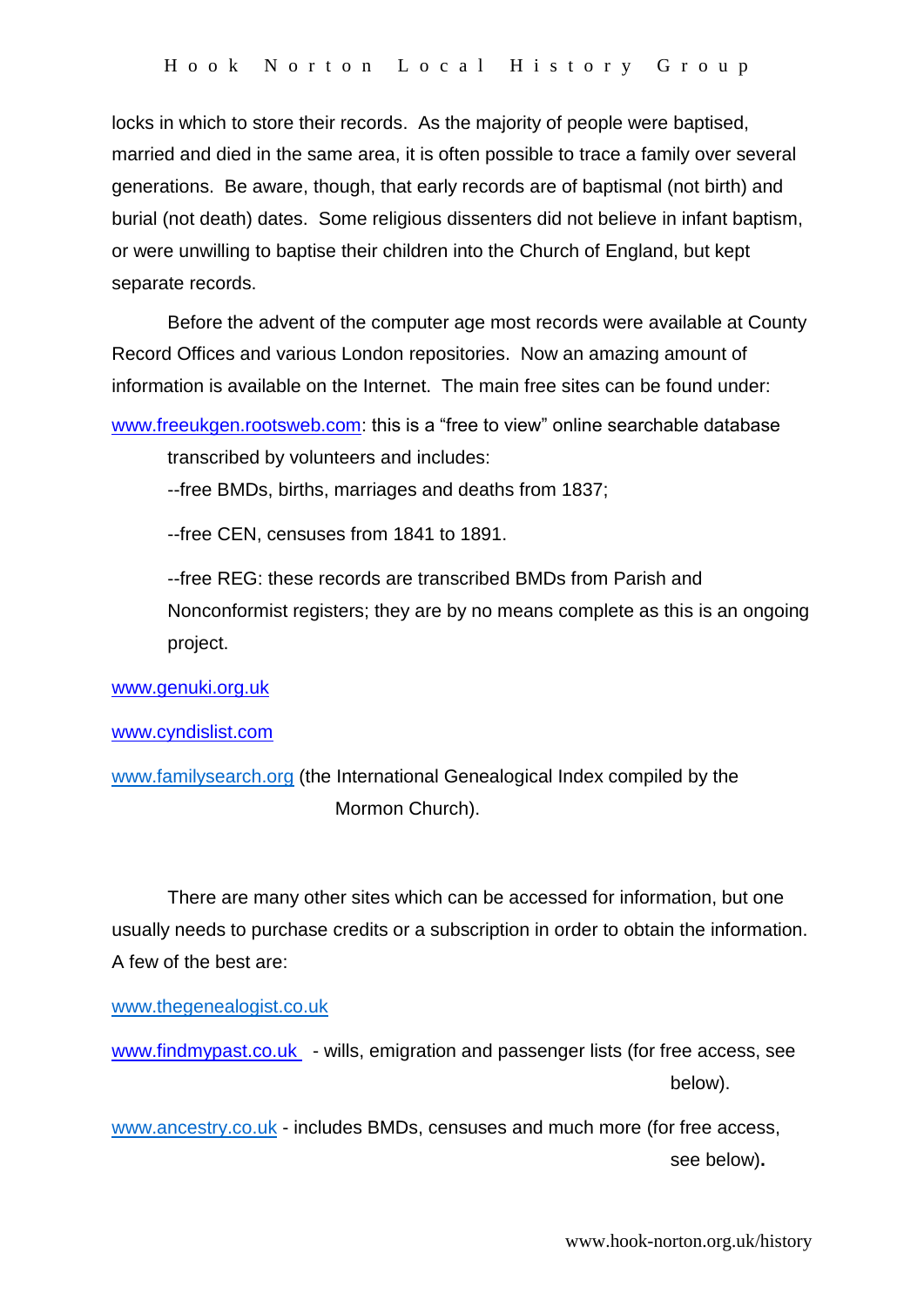[www.cwgc.org](http://www.cwgc.org/) - Commonwealth War Graves Commission**.**

[www.sog.org.uk](http://www.sog.org.uk/) - Society of Genealogists.

[www.britishnewspaperarchive.co.uk](http://www.britishnewspaperarchive.co.uk/) – British Newspaper Archive

[www.gro.gov.uk/content/certificates/default.asp](http://www.gro.gov.uk/content/cerificates/fefault.asp)Use this site to order actual BMD certificates. Currently they cost £9.25 each including P&P.

#### **2. Village and County Sources**

Within Hook Norton you will find many transcribed records at the Village Museum and Archive, but copies are more readily available at Hook Norton Village Library. These include the parish registers of births, marriages and deaths, which are available both transcribed in red ring files and as reproduced copies of the originals on CD. There are also copies of the decennial censuses from 1841 to 1901, as well as plans of the church and chapel graveyards and the parish cemetery. Other relevant sources include copies of *Who Do You Think You Are?* from Christmas 2010 to the present, as well as some very helpful modern guides.

In addition, the Library provides free access to [www.ancestry.co.uk](http://www.ancestry.co.uk/)**,**  [www.findmypast.co.uk,](http://www.findmypast.co.uk/) and other online sites. It is also possible to access some of these sites online from home if you go to the county library site [\(https://www.oxfordshire.gov.uk\)](https://www.oxfordshire.gov.uk/) and input your library card number. This includes some of the digitised nineteenth-century newspapers including both *Jacksons Oxford Journal* and *The Times*.

There are also other institutions in the county where assistance and advice may be found:

**Oxfordshire Family History Society** (OFHS) provides many services:

see [www.ofhs.org.uk](http://www.ofhs.org.uk/) for details.

**Oxfordshire History Centre** (formerly the County Record Office), St Luke's, Cowley, Oxford.